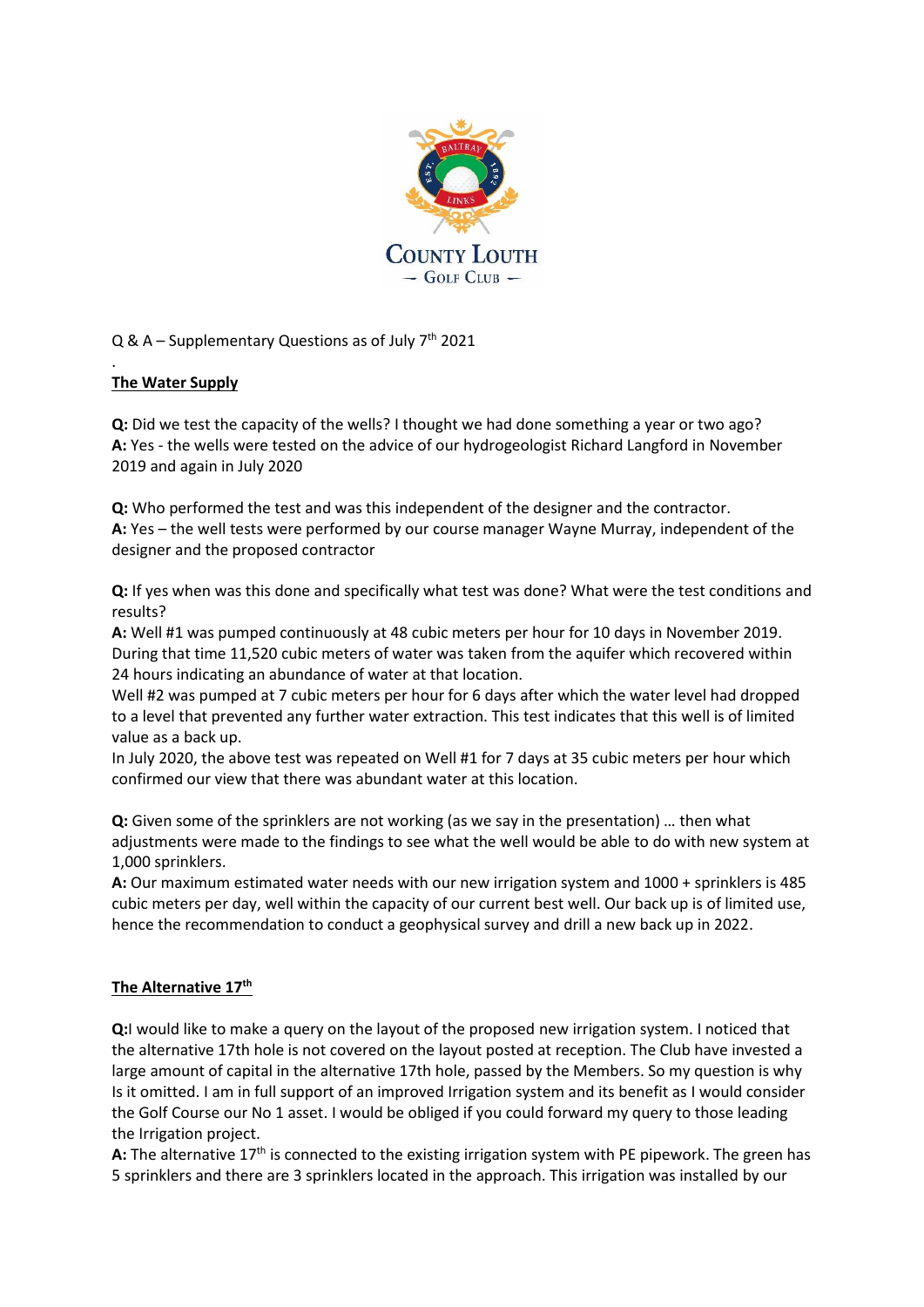own staff who can also add additional sprinklers to the surrounds as necessary should the need arise. This system will connect up to the new system when installed. Please note that for the last 2 months there is no water getting to the this area via the existing irrigation system due to a suspected cable fault and the  $16^{th}$ ,  $17^{th}$ ,  $17^{th}$  (a) and  $18^{th}$  greens are all being hand watered.

## **Water quality, the harvesting of rain water and use of solar energy**

**Q:** Have sufficient water quality samples been taken over time to assure the club of the available water quality from the wells?

**A:** Samples are taken every 6 months to check for salinity and ph. This has been occurring since our course manager Wayne joined us in 2017. To date, we have had no noticeable change in water quality. Increased extraction from the aquifer by others in the local area does introduce a risk to water quality and availability which is why we are proposing to carry out a geophysical survey and drill an additional well as part of the project next year.

**Q:** Has the concept of rain water capture to underground tanks been explored? Some degree of capture would enhance our green image.

**A:** The concept of rain water harvesting this was considered by the subcommittee but not considered feasible at this time. Average rainfall in Co. Louth is 721mm per annum and to capture 500 cubic meters of water just once we would need 2000 sq. meters of surface or run off area with attendant collection point(s) and pumps. We don't believe that this could be justified from an economic stand point but that is not to say that it cannot be considered in the future.

The use of underground tanks was also discussed but the disadvantages compared to an above ground tank were significant. The biggest issues were the extra cost associated with excavation, the cost of the tank itself which would need to be properly reinforced, the extra cost for a pumping system to bring the water up from below the ground and potential planning restrictions given that we are in an area of special conservation. Maintenance would also be an issue as it would be very difficult to tell if the underground tank suffered any cracks or other damage.

Our course manager Wayne is planning an in house project to capture the rain water from the roof of the maintenance facility and to use that water to mix with the chemicals that are sprayed on the course. Water harvesting can also be considering with regard to any future work on the club house where water harvested from the roof can be used to service the bathrooms.

**Q:** A solar panel farm generating electricity could feed a battery bank to power the pumps needed to push the water throughout the system. This could be grant assisted and would help the green image the club should be developing.

**A:** We have not considered this as part of the current irrigation project as we have adequate power supply from our existing substation and any such proposal would increase the project capital cost significantly regardless of grants. However, our General Manager Liam has requested information from SEAI about what grants would be available for installing solar panels on our buildings so as to reduce our total energy cost, currently running at €40,000 per annum. This is a separate project which will be looked at in the future.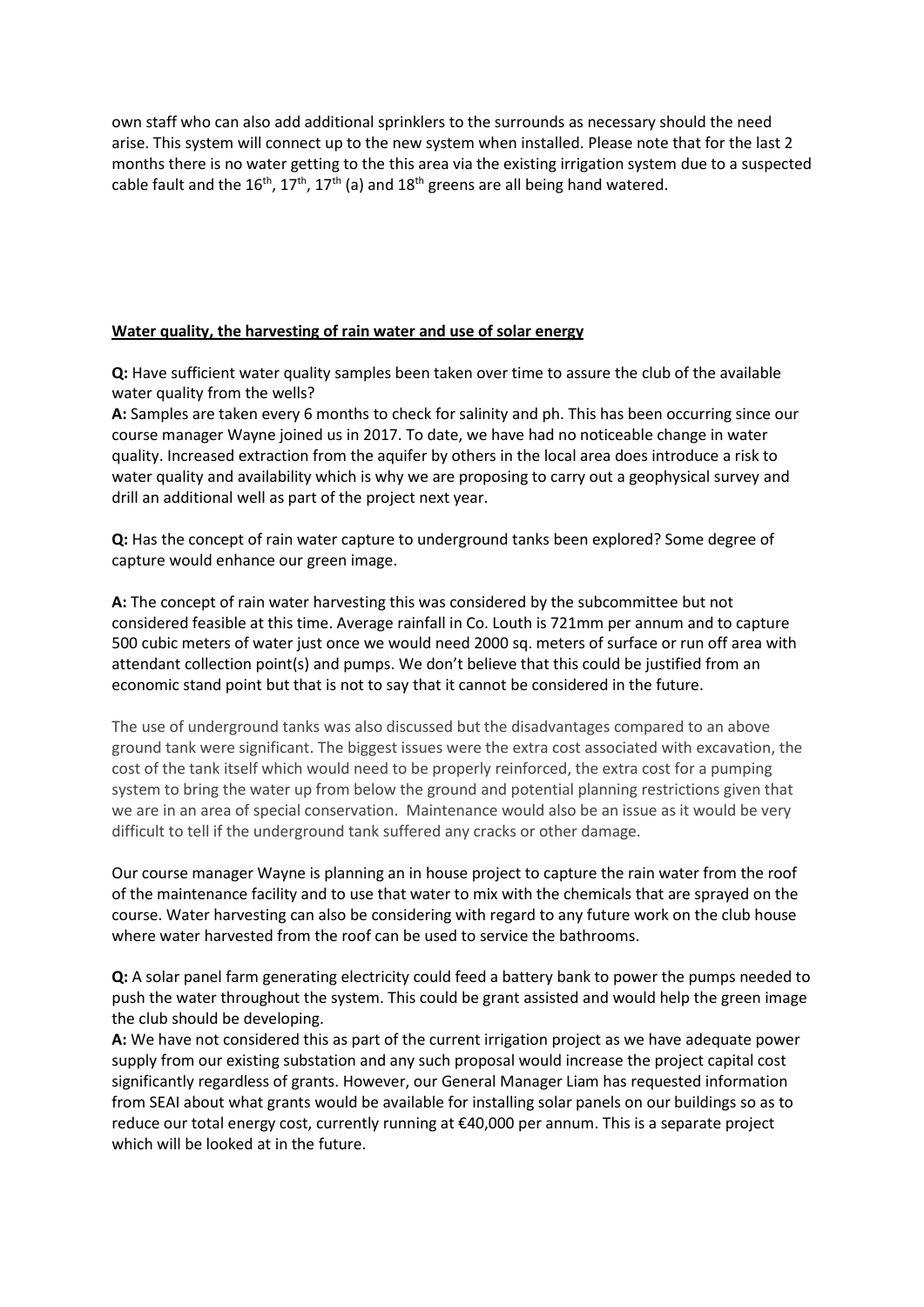## **Project Timeline**

**Q:** Can the project be split into bite size pieces while the Covid effect plays out?

**A:** The project will effectively be done in two pieces, namely Sept to Dec 2021 and Jan to Mar 2022. We could look at doing it across two winter/spring periods but this would involve increased costs as the contractor would have to mobilise twice and there would most likely be wage and material price inflation in the interim. Also, the current price offered reflects the fact that there is no other similar size irrigation project available on the island of Ireland this coming winter/spring.

# **VAT, Grants & Project Financing**

### **Q:** Can we recover the VAT?

**A:** The club is not registered for VAT as to do so would mean that we have to charge and collect VAT on all green fees and subscriptions. Most other clubs are the same as are many financial services and healthcare businesses. All incur vat on large capital projects (new machines, buildings etc) with no vat recovery. Also, we have checked this with our Honorary Treasurer and an independent VAT advisor who both confirmed that unfortunately there is no basis for VAT recovery in our situation and the revenue won't make any exceptions when the law on the matter is very clear. We therefore believe that there's no angle here to pursue any further

**Q:** Have we applied for any grants to cover the cost of the irrigation project?

**A:** We investigated applying for Sports Capital Grants for the project and were advised that, because we were a private members club with significant cash resources, our chances of qualifying for any assistance would be very remote. If we did qualify, the amount received would be small and we would not be able to proceed with the project or spend any money on it until after the grant was approved which could be 12 or more months from receipt of the application.

**Q:** Have we considered members capital levies as an alternative funding mechanism? **A:** We considered many options including subscription increases, capital levies and debentures but given the amount of cash available in our ring fenced funds and our ability to borrow and repay those borrowings, we agreed that the best course of action was as outlined by our Honorary Treasurer. Capital levies may be a part of future funding of projects but is not envisaged for this one.

### **Purchase of the course and the lease**

**Q:** Where is the club at with regard to negotiations for the purchase of the lands currently held by way of sporting lease?

**A:** In the course of discussions with the landowner it has been made clear that the golf course lands held by way of sporting lease are not for sale.

### **Q:** Is the sporting lease renewable?

A: The current lease has a term of 99 years, effective 1<sup>st</sup> May 2004, so the unexpired term is 82 years. A new lease will need to be negotiated at that time.

**Q:** Rather than take out a loan from a bank why not take out a 10 year loan from the ring fenced funds free of interest?